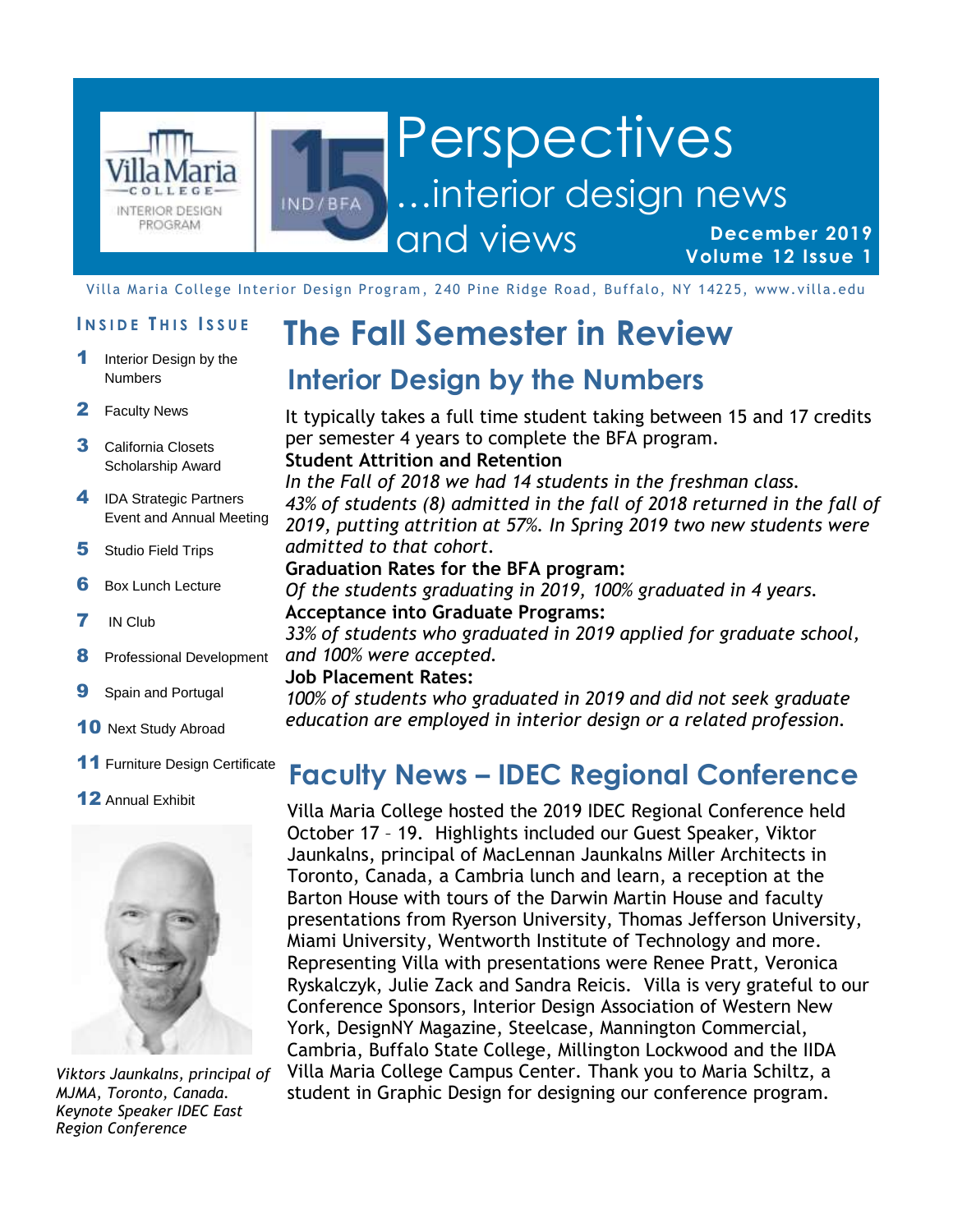

*Recipients of the California Closets Scholarship Award are Taylor Grodesky and Emmalee Lowe.* 



*Studio 2 at Kentuck Knob*



*Lee Jofa Showroom D&D Building*



*'Coachasaurus' on 5th Ave. NYC*

## **California Closets Scholarship Award**

The Interior Design program is honored to be the recipients of the California Closets Annual Student Scholarship Award, a Studio 2 Design Competition. This year's recipients are Taylor Grodesky '19 AAS and Emmalee Lowe '22 BFA. They were selected through a blind review by a team of external reviewers.

## **IDA Strategic Partners Events and Annual Meeting**

Villa Maria College continues to host the Interior Design Association of Western New York for their Annual Members Meeting and a Strategic Partners Event. This is a wonderful opportunity for students to attend the presentations and the network with area professionals.

## **Out of Town Studio Field Trips**

Students once again were able to travel out of town for studio based field trips. This year's Studio 4 trip to NYC, led by Veronica Ryskalczyk took students first to the Steelcase Showroom to prepare them for the Steelcase Design Competition. The weekend also included a visit to Paul Rudolph's House, a presentation and tour of the HOK offices, an AIA walking tour of Mid and Upper Manhattan and a visit to the Cooper Hewitt Design Museum. Students were also fortunate to have tours of several showrooms at the D&D Building, including Kravet, Lee Joffa and Brunschwig et Fils and a fun walking tour of retail spaces along 5<sup>th</sup> Avenue.

Studio 2 students visited Pittsburgh, where they experienced docent led tours of Fallingwater, Kentuck Knob, the Frick Museum, Phipps Conservatory and the Center for Sustainable Landscapes.

## **Box Lunch Lecture**

The **Box Lunch Lecture** series continued with an informative presentation on sustainable design by Dennis Andrejko, AIA, Chair of the Department of Architecture at Rochester Institute of Technology.

Dennis Andrejko also discussed opportunities for Villa interior design BFA graduates to pursue a graduate degree in architecture at RIT.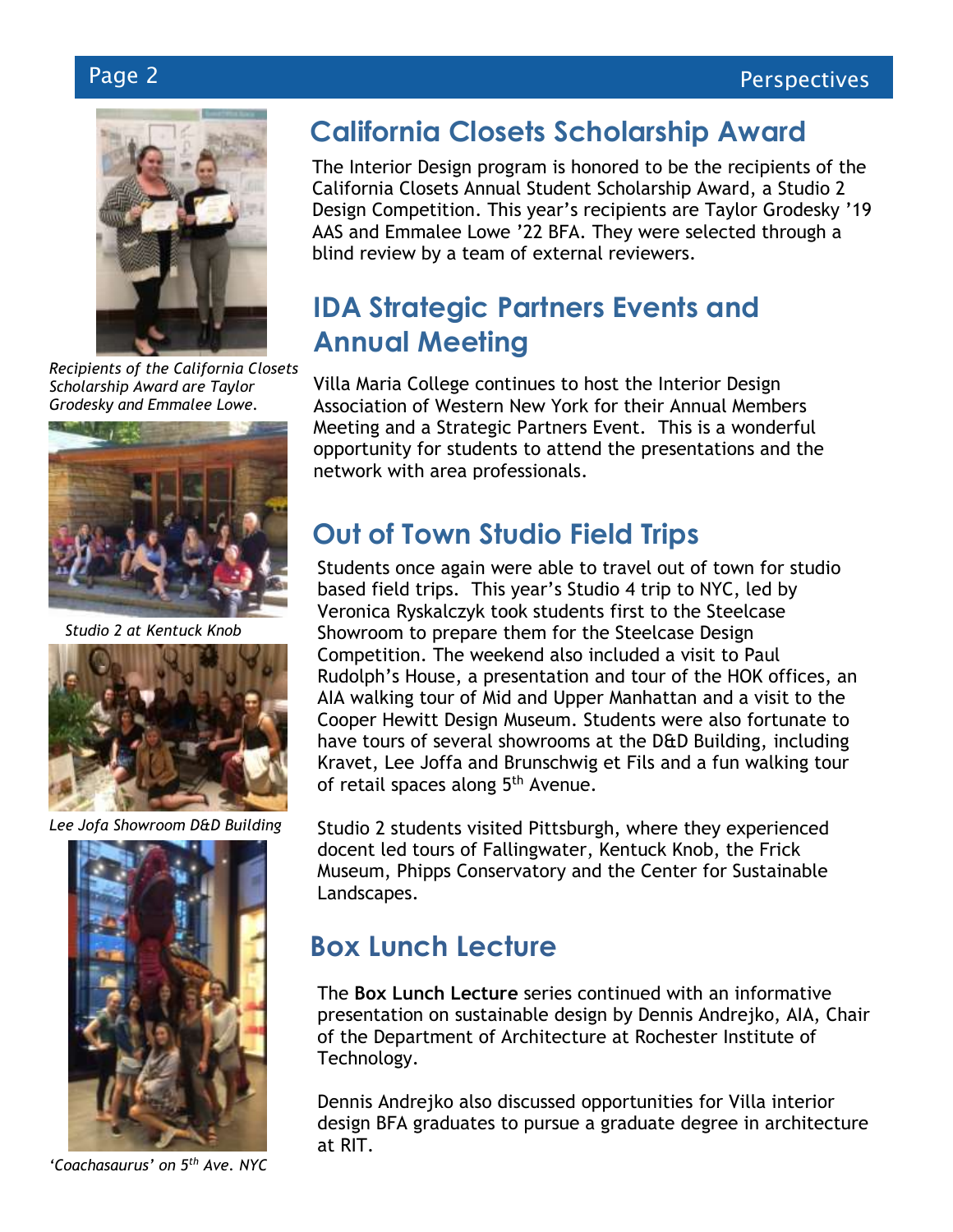#### **In Club Activities**

Fall 2019 Officers for the IN club, an IIDA Campus Center, are Emma Massimi, president, Emmalee Lowe, vicepresident, Samantha Levreault, treasurer, Chastian Cowans, secretary. Samantha Levreault, also serves as the student representative to the IIDA Board.

#### **Professional Development**

During Thanksgiving break a group of volunteers from IND joined the IDA to decorate **Ronald McDonald** House for the holidays.

Taylor Grodesky was project leader for the themed Gingerbread House annual competition held at Millington Lockwood. The entire IND 208 Construction and Building Systems class participated in the construction and embellishment of our 'Around the World at Christmas' display. The houses were donated to the **Kevin Guest House**.

Professor Sandra Reicis, following her participation at the Paris Design Summit, was able to present a campus lecture on the new Fondation Louis Vuitton, designed by Frank Gehry.

## **Spain and Portugal Study Abroad**

At the end of May, 6 students and 2 faculty from the interior design program participated in the 2 week study abroad. They spent time in Barcelona, Figueres, Valencia, Madrid, Toledo and Lisbon.

Highlights of the trip included Sagrada Familia, the Picasso Museum, flamenco dance lessons in Madrid, a Fado concert in Lisbon, the Prado Museum and so much more. It was two weeks filled with art, architecture, culture, food and fun.

Semester abroad is also an option for students. Spring 2020 Bridget Schiltz and Jenna Haring will be studying in Florence. Students interested in a semester abroad should contact Sandra Reicis and should plan to be away the spring semester Junior year. **Figure 2018 Flamenco Class in Madrid** 



*Matty Barone, Lindsay Klaffka, Kendal Cavalieri, Bailey Boyer, Markisha Harris, and Sandra Reicis at Ronald McDonald House*



*Villa Maria creation for the 4 th Annual Gingerbread competition*



*Travel group in Lisbon.*